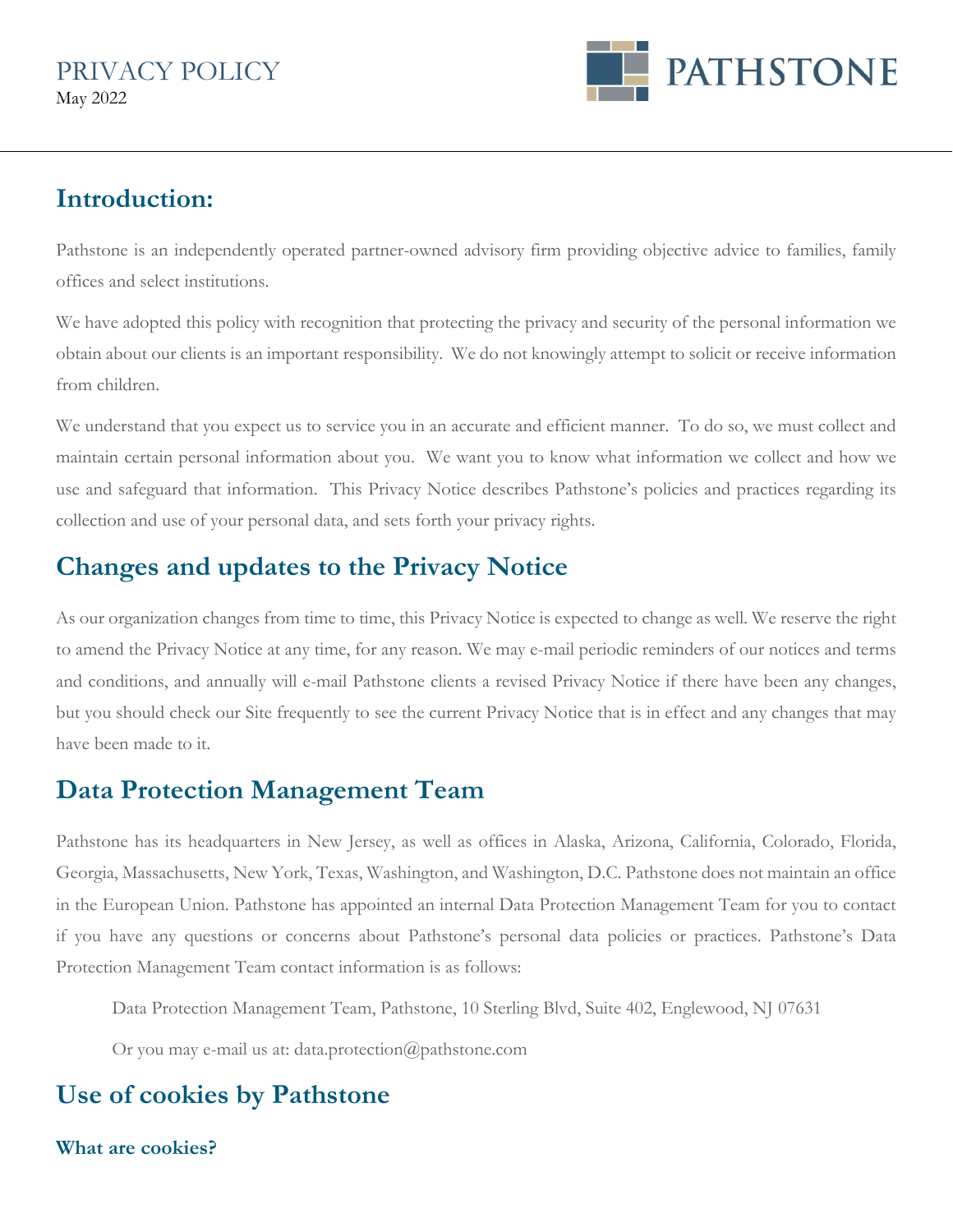

Cookies are small text files that are placed on your computer, with your permission, in order to let websites do several important things, including language settings and which pages you have visited.

## **Pathstone uses the following categories of cookies:**

- 1. Performance cookies: These cookies generally help the website operator fix bugs or glitches on the website. They may also provide analytics on which web pages are popular, allowing the website operator to improve the quality of the user's experience.
- 2. Functionality cookies: These may include settings like "remember me" buttons, language settings, text size and anything that remembers the particular settings chosen by the user. These cookies can be persistent or session cookies, which generally have a longer lifespan than other cookies.

### **Visitors to our websites**

When someone visits [www.pathstone.com,](http://www.pathstone.com/) we use a third-party service, Google Analytics, to collect standard internet log information and details of visitor behavior patterns. We do this to find out things such as the number of visitors to the various parts of the site. This information is only processed in a way that does not identify anyone. We do not make, and do not allow Google to make, any attempt to find out the identities of those visiting our website. If we decide to collect personally identifiable information through our website, we will directly communicate the details of this information that we may collect and will explain what we intend to do with it. For further details on Google's privacy policies see <https://support.google.com/analytics/answer/6004245>

# **Social Media Analytics**

We use Hootsuite Analytics to provide statistics about a user activity with our social media feeds on the platforms Facebook, Twitter, and Instagram. This information is anonymous and contains no personal data.

## **Electronic Communications**

We use a third-party provider, Mail Chimp, to deliver our regular electronic communications. We gather statistics around email opening and clicks using industry standard technologies including clear gifs to help us monitor and improve our electronic communications. For more information, please see Mail Chimp's privacy notice: <https://mailchimp.com/legal/privacy/>

## **How to control cookies**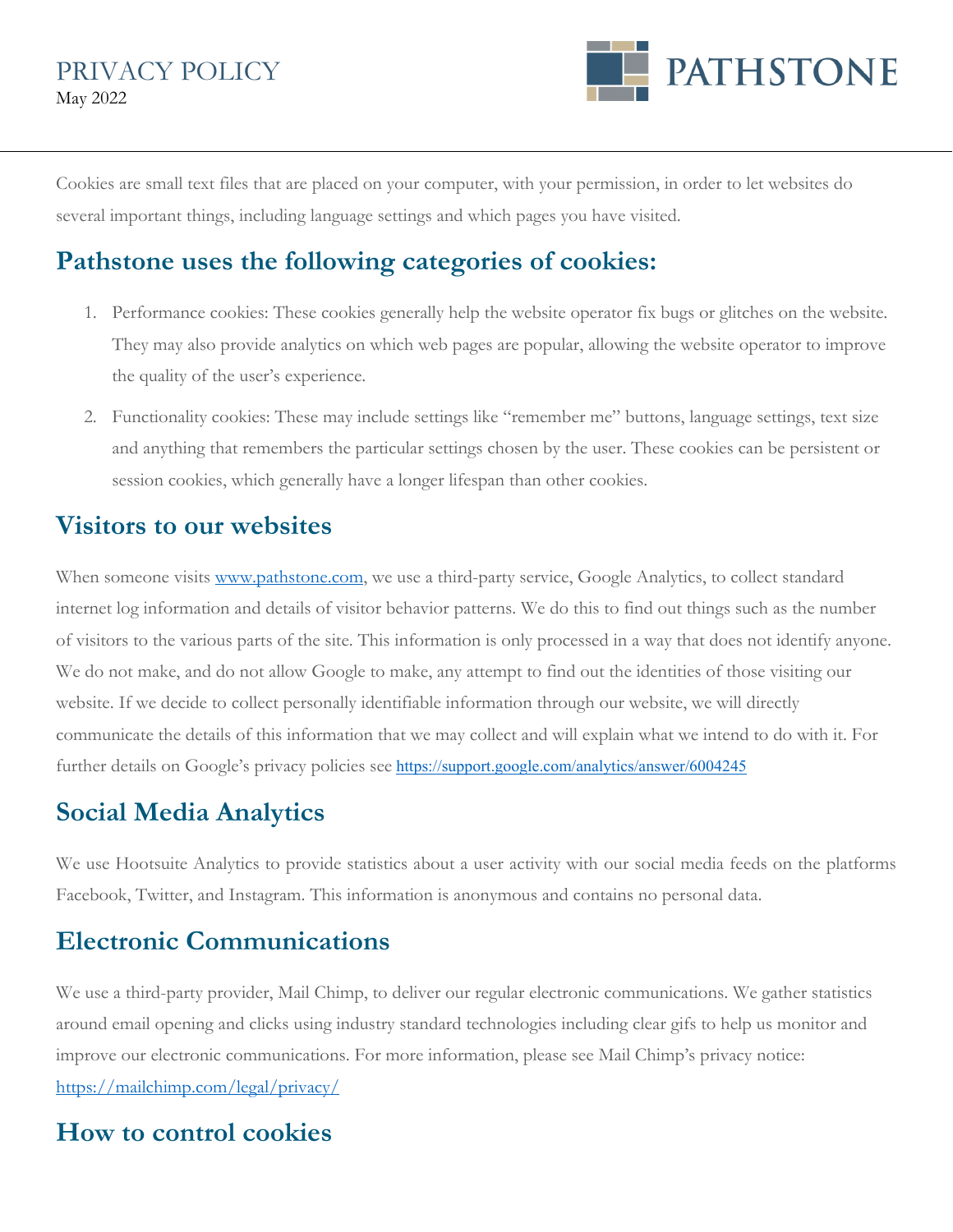

When you first visit this website we ask for your consent to use cookies. You can choose not to accept cookies, but please be aware that services you request may not be available. If you delete your cookies or clear your cache, you may be asked to give your consent again. This is because a cookie is usually used to remember the choice you made the first time.

If you wish to revoke your consent to the use of cookies on this website, you can either delete the cookies in your browser's memory or clear your cache.

If you wish to prevent cookies being set before you visit this website, or most other websites, you can set your browser to block cookies. Most browsers allow you to do this in their settings.

If you would like to know more about cookies, please visit [Cookiepedia – all about cookies.](https://cookiepedia.co.uk/all-about-cookies)

# **Transferring personal data from the EU to the US**

Pathstone has its headquarters in the United States. Information we collect from you will be processed in the United States. The United States has not sought nor received a finding of "adequacy" from the European Union under Article 45 of the GDPR. Pathstone relies on derogations for specific situations as set forth in Article 49 of the GDPR. In particular, Pathstone collects and transfers to the U.S. personal data only: with your consent; to perform a contract with you; or to fulfill a compelling legitimate interest of Pathstone in a manner that does not outweigh your rights and freedoms.

Pathstone aims to apply suitable safeguards to protect the privacy and security of your personal data and to use it only consistent with your relationship with us and the practices described in this Privacy Notice.

# **Data subject rights**

If you wish to confirm that Pathstone is processing your personal data, or to have access to the personal data Pathstone may have about you, please contact us at **data.protection@pathstone.com** 

Should you believe that any personal data we hold on you is incorrect or incomplete, you have the ability to request to see this information, rectify it or request it be deleted, provided the request does not conflict with our regulatory or legal obligations to maintain certain books and records for requisite retention periods. Please contact us at [data.protection@pathstone](mailto:data.protection@pathstone)

In the event that you wish to complain about how we have handled your personal data, please contact the Data Protection Management Team at: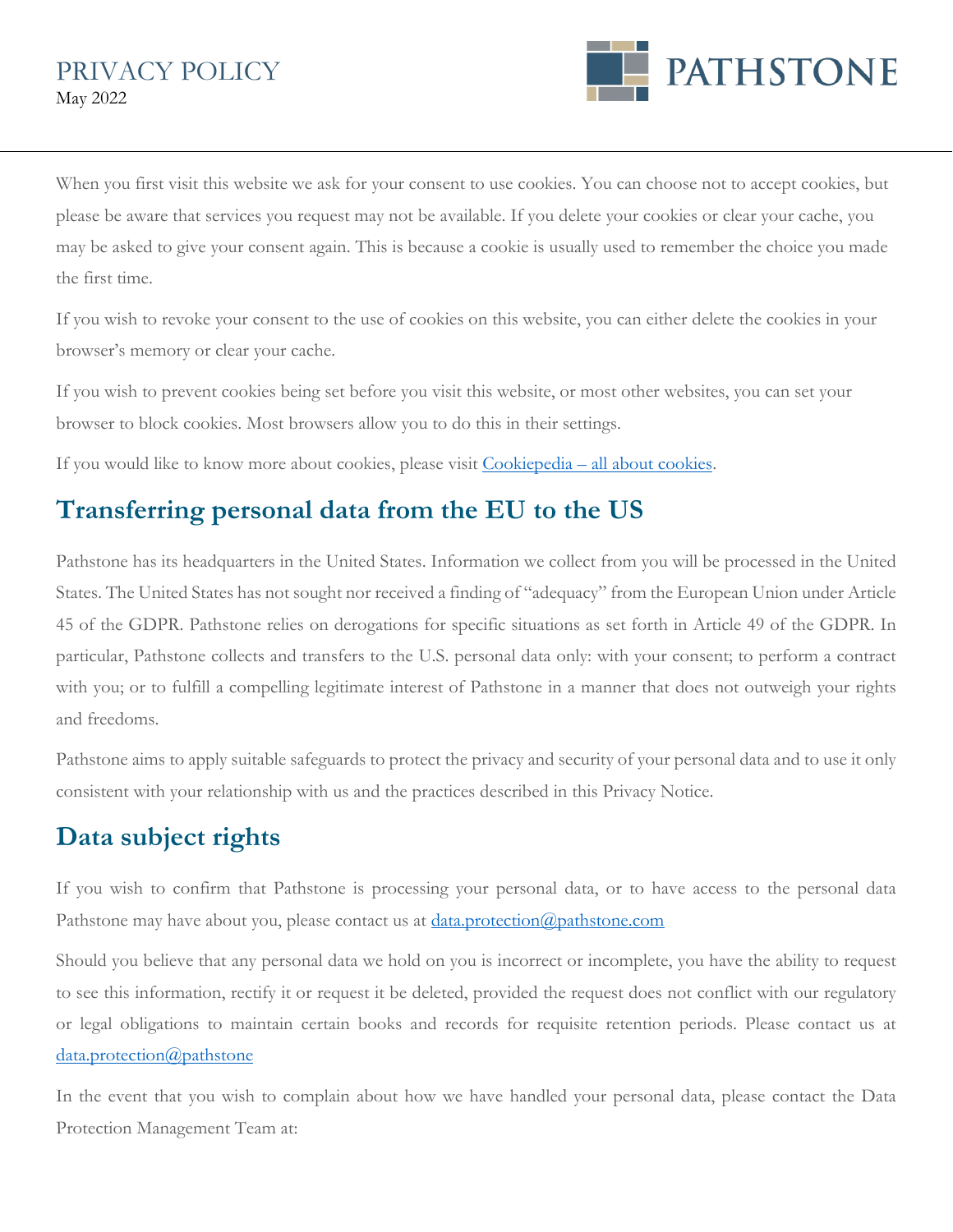

Pathstone, Attention: Data Protection Management Team, 10 Sterling Blvd, Suite 402, Englewood , NJ 07631

Or you may e-mail us at: [data.protection@pathstone.com](mailto:data.protection@pathstone.com)

We will investigate your complaint and work with you to resolve the matter.

If you are an EU Citizen and still feel that your personal data has not been handled appropriately according to the law, you can contact your nation's Data Protection Commissioner and file a complaint with them.

## **Security of your information**

To help protect the privacy of data and personally identifiable information you transmit through use of this Site, we maintain physical, technical and administrative safeguards. We update and test our security technology on an ongoing basis. We restrict access to your personal data to those employees who need to know that information to provide benefits or services to you. In addition, we train our employees about the importance of confidentiality and maintaining the privacy and security of your information. We commit to taking appropriate disciplinary measures to enforce our employees' privacy responsibilities.

## **Disclosure of your personal data**

We do not sell or distribute your personal information to third parties for purposes of allowing them to market products and services to you. We do engage the services of service providers to assist us with our marketing activities.

We may disclose your personal data to:

Our employees and service providers who assist us with our marketing activities

Our investment affiliates who provide sub-advisory services and model management platforms to assist us in servicing your accounts;

Law enforcement agencies

#### **Data storage and retention**

Your personal data is stored by Pathstone on its servers, and on the servers of the cloud-based database management services Pathstone engages, located in the United States. Pathstone retains data for the duration of the customer's business relationship with Pathstone or for the minimum length of time required by law or applicable regulations. For more information on where and how long your personal data is stored, and for more information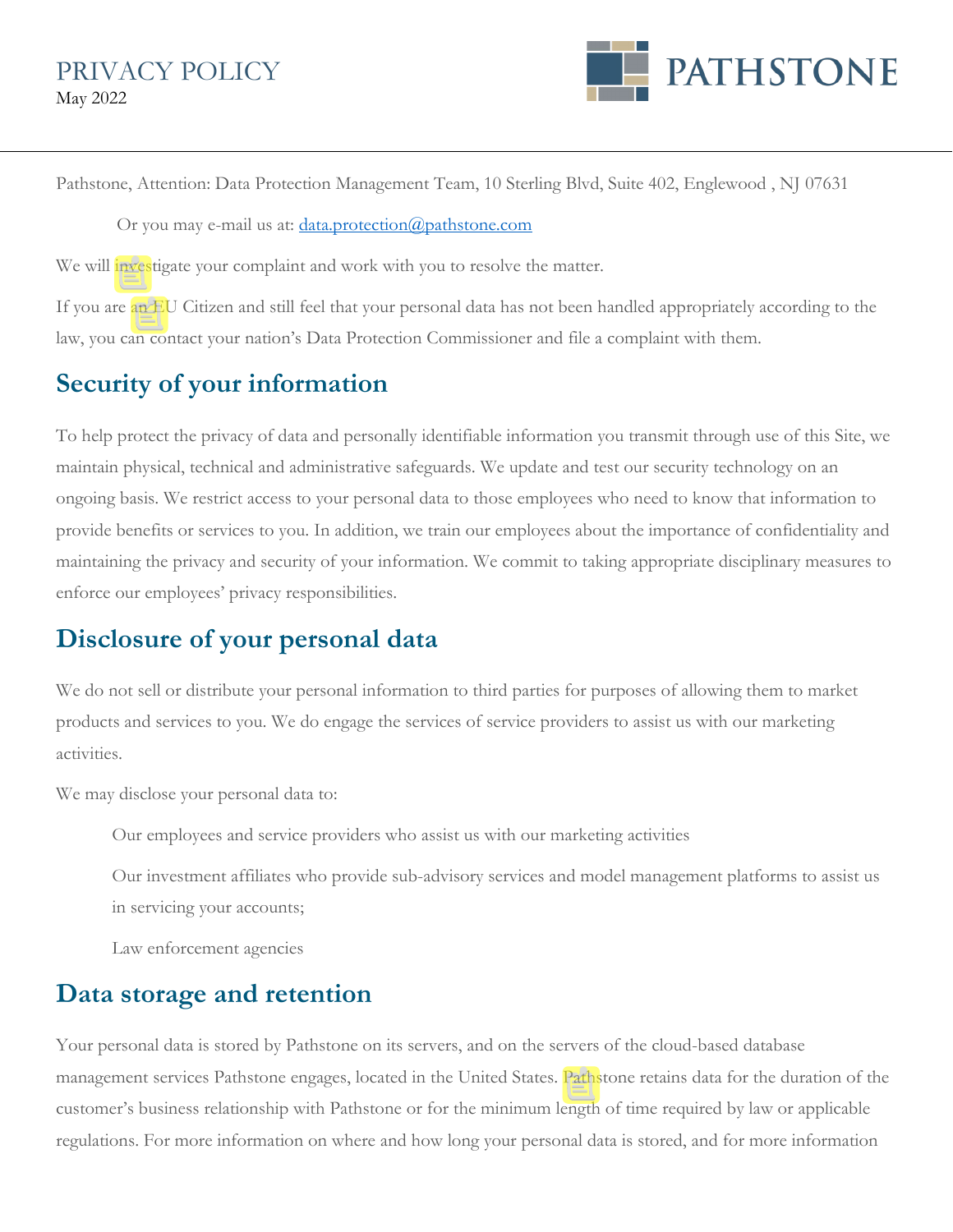

on your rights of erasure and portability, please contact Pathstone's Date Protection Management Team at [data.protection@pathstone.com](mailto:data.protection@pathstone.com) 

# **Privacy Notice for California Residents**

**Effective Date:** April 27, 2020

**Last Reviewed on**: April 13, 2022

This **Privacy Notice for California Residents** supplements the information contained in the Pathstone Privacy Notice and applies solely to all visitors, users, and others who reside in the State of California ("consumers" or

"you"). We adopt this notice to comply with the California Consumer Privacy Act of 2018 (CCPA) and any terms defined in the CCPA have the same meaning when used in this notice.

## **Information We Collect**

Pathstone, through its website at www.pathstone.com ("**Website**"), and through other methods set forth below, collects information that identifies, relates to, describes, references, is capable of being associated with, or could reasonably be linked, directly or indirectly, with a particular consumer or device ("**personal information** "). Pathstone has collected the following categories of personal information from its consumers within the last twelve

(12) months:

| <b>CATEGORY</b>                                                                                                                 | <b>EXAMPLES</b>                                                                                                                                                                                                                                                                                                                                                                                                    | <b>COLLECTED</b> |
|---------------------------------------------------------------------------------------------------------------------------------|--------------------------------------------------------------------------------------------------------------------------------------------------------------------------------------------------------------------------------------------------------------------------------------------------------------------------------------------------------------------------------------------------------------------|------------------|
| A. Identifiers.                                                                                                                 | A real name, Internet Protocol address, email address, or<br>other similar identifiers.                                                                                                                                                                                                                                                                                                                            | YES              |
| B. Personal information<br>categories listed in the California<br>Customer Records statute (Cal.<br>Civ. Code $\{1798.80(e)\}.$ | name, signature, Social Security number, physical<br>characteristics or description, address, telephone number,<br>passport number, driver's license or state identification card<br>number, insurance policy number, education, employment,<br>employment history, bank account number, credit card<br>number, debit card number, or any other financial<br>information, medical information, or health insurance | YES              |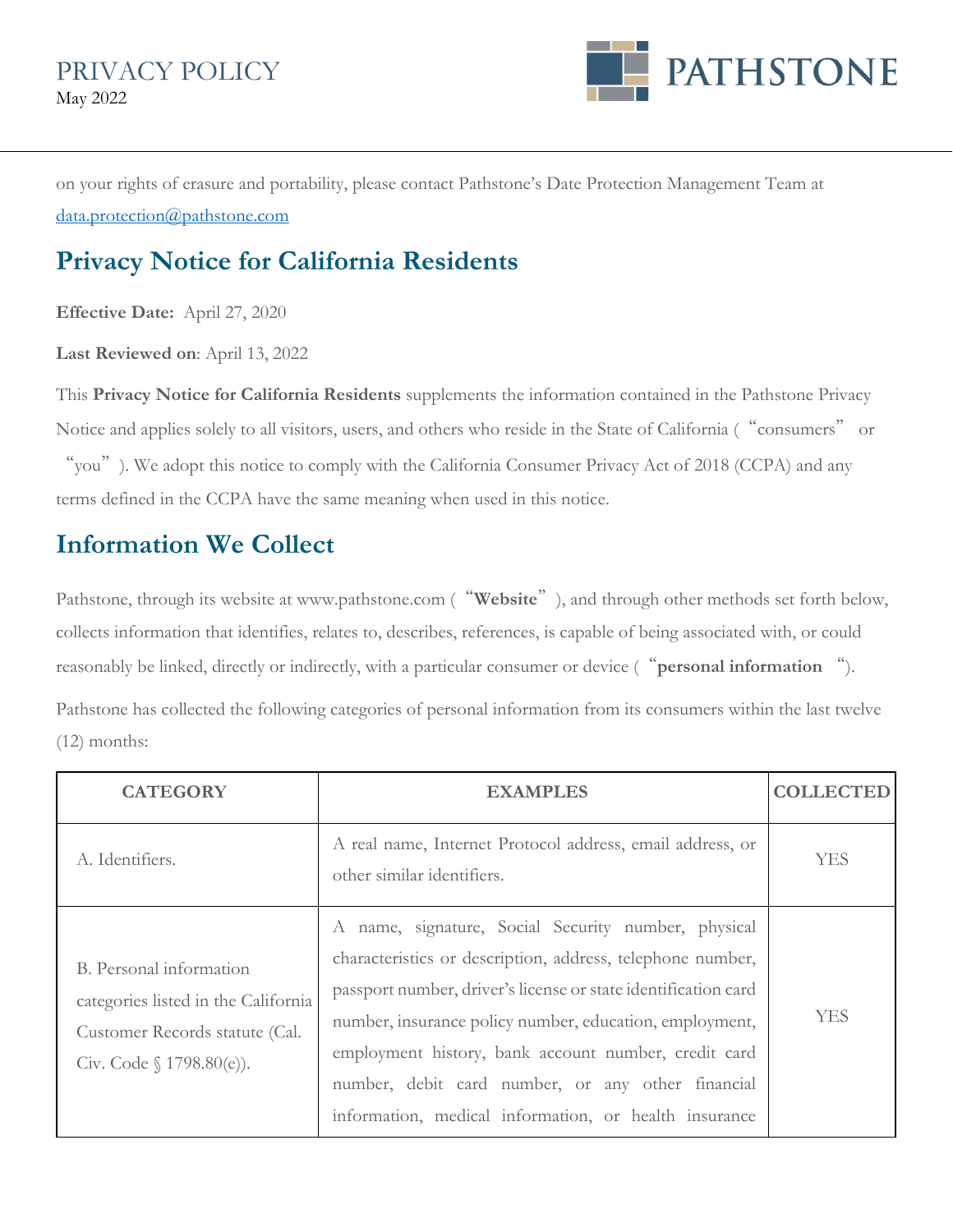PRIVACY POLICY May 2022



|                                                                                    | information. Some personal information included in this<br>category may overlap with other categories.                                                                                                                                                                                                                                                                                                                 |                 |
|------------------------------------------------------------------------------------|------------------------------------------------------------------------------------------------------------------------------------------------------------------------------------------------------------------------------------------------------------------------------------------------------------------------------------------------------------------------------------------------------------------------|-----------------|
| C. Protected classification<br>characteristics under California<br>or federal law. | Age (40 years or older), race, color, ancestry, national<br>origin, citizenship, religion or creed, marital status, medical<br>condition, physical or mental disability, sex (including<br>gender, gender identity, gender expression, pregnancy or<br>childbirth and related medical conditions), sexual<br>orientation, veteran or military status, genetic information<br>(including familial genetic information). | <b>YES</b>      |
| D. Commercial information.                                                         | Records of personal property, products or services<br>purchased, obtained, or considered, or other purchasing or<br>consuming histories or tendencies.                                                                                                                                                                                                                                                                 | <b>YES</b>      |
| E. Biometric information.                                                          | Genetic, physiological,<br>behavioral,<br>and<br>biological<br>characteristics, or activity patterns used to extract a<br>template or other identifier or identifying information, such<br>as, fingerprints, faceprints, and voiceprints, iris or retina<br>scans, keystroke, gait, or other physical patterns, and sleep,<br>health, or exercise data.                                                                | NO <sub>1</sub> |
| F. Internet or other similar<br>network activity.                                  | Browsing history, search history, information on a<br>consumer's interaction with a Website, application, or<br>advertisement.                                                                                                                                                                                                                                                                                         | <b>YES</b>      |
| G. Geolocation data.                                                               | Physical location or movements.                                                                                                                                                                                                                                                                                                                                                                                        | <b>YES</b>      |
| H. Sensory data.                                                                   | Audio, electronic, visual, thermal, olfactory, or similar<br>information.                                                                                                                                                                                                                                                                                                                                              | NO <sub>1</sub> |
| I. Professional or employment-<br>related information.                             | Current or past job history or performance evaluations.                                                                                                                                                                                                                                                                                                                                                                | <b>YES</b>      |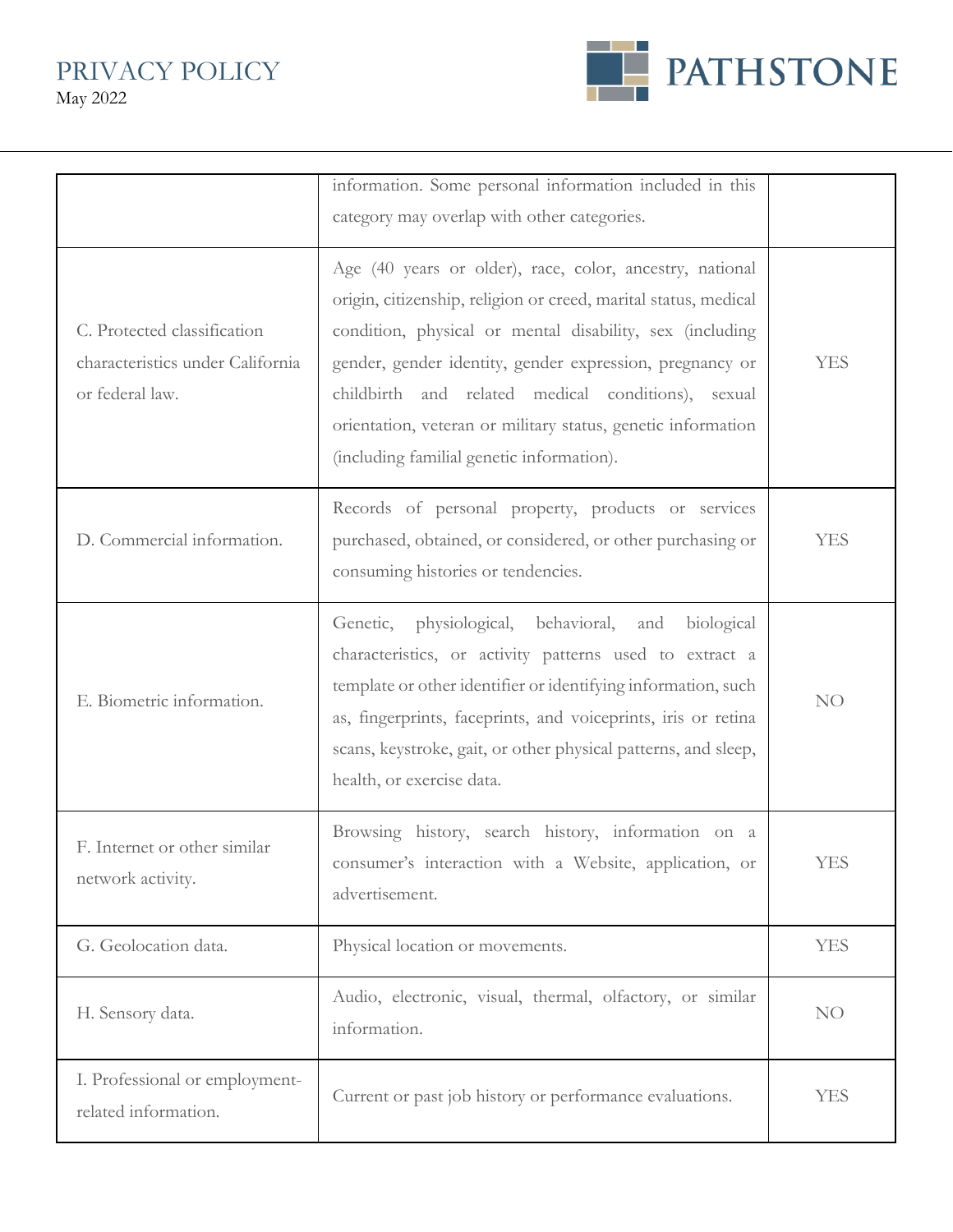PRIVACY POLICY May 2022



| J. Non-public education<br>information (per the Family<br><b>Educational Rights and Privacy</b><br>Act (20 U.S.C. Section 1232g, 34<br>C.F.R. Part 99)). | Education records directly related to a student maintained<br>by an educational institution or party acting on its behalf,<br>such as grades, transcripts, class lists, student schedules,<br>student identification codes, student financial information,<br>or student disciplinary records. | NO <sub>1</sub> |
|----------------------------------------------------------------------------------------------------------------------------------------------------------|------------------------------------------------------------------------------------------------------------------------------------------------------------------------------------------------------------------------------------------------------------------------------------------------|-----------------|
| K. Inferences drawn from other<br>personal information.                                                                                                  | Profile reflecting a person's preferences, characteristics,<br>psychological trends, predispositions, behavior, attitudes,<br>intelligence, abilities, and aptitudes.                                                                                                                          | NO <sub>1</sub> |

Personal information does not include:

- Publicly available information from government records.
- Deidentified or aggregated consumer information.
- Information excluded from Pathstone's scope, like:
	- health or medical information covered by the Health Insurance Portability and Accountability Act of 1996 (HIPAA) and the California Confidentiality of Medical Information Act (CMIA) or clinical trial data;
	- Personal information covered by certain sector-specific privacy laws, including the Fair Credit
	- CReporting Act (FRCA), the Gramm-Leach-Bliley Act (GLBA) or California Financial Information Privacy Act (FIPA), and the Driver's Privacy Protection Act of 1994.

Pathstone obtains the categories of personal information listed above from the following categories of sources:

Directly from you. For example, from forms you complete or services you engage Pathstone for. Indirectly from you. For example, from observing your actions on our Websites.

## **Use of Personal Information**

We may use, or disclose the personal information we collect for one or more of the following business purposes:

• To fulfill or meet the reason you provided the information. For example, if you share your name and contact information to request information or ask a question about the services we offer, we will use that personal information to respond to your inquiry. If you provide your personal information to pay for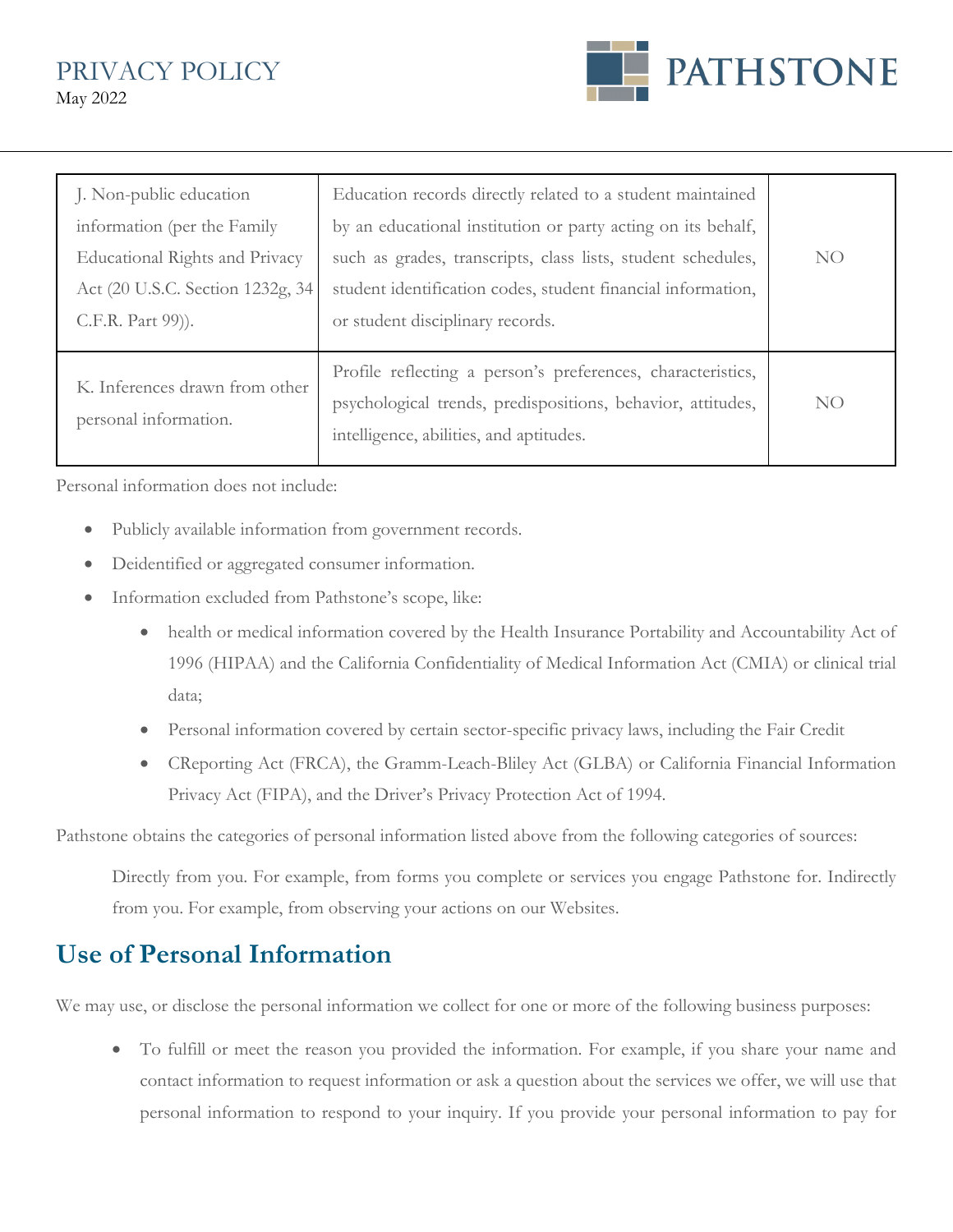

services you engaged us for, we will use that information to process your payment. We may also save your information to pay for services in the future.

- To provide, support, personalize, and develop our Website, products, and services.
- To create, maintain, customize, and secure your account with us.
- To provide you with support and to respond to your inquiries, including to investigate and address your concerns and monitor and improve our responses.
- To help maintain the safety, security, and integrity of our Website, products and services, databases and other technology assets, and business.
- For testing, research, analysis, and product development, including to develop and improve our Website, products, and services.
- To respond to law enforcement requests and as required by applicable law, court order, or governmental regulations.
- As described to you when collecting your personal information or as otherwise set forth in the CCPA.
- To evaluate or conduct a merger, divestiture, restructuring, reorganization, dissolution, or other sale or transfer of some or all of Pathstone's assets, whether as a going concern or as part of bankruptcy, liquidation, or similar proceeding, in which personal information held by Pathstone about our Website users is among the assets transferred.

Pathstone will not collect additional categories of personal information or use the personal information we collected for materially different, unrelated, or incompatible purposes without providing you notice.

# **Sharing Personal Information**

Pathstone may disclose your personal information to a third party for a business purpose. When we disclose personal information for a business purpose, we enter a contract that describes the purpose and requires the recipient to both keep that personal information confidential and not use it for any purpose except performing the contract.

We share your personal information with the following categories of third parties:

Service providers.

#### Disclosures of Personal Information for a Business Purpose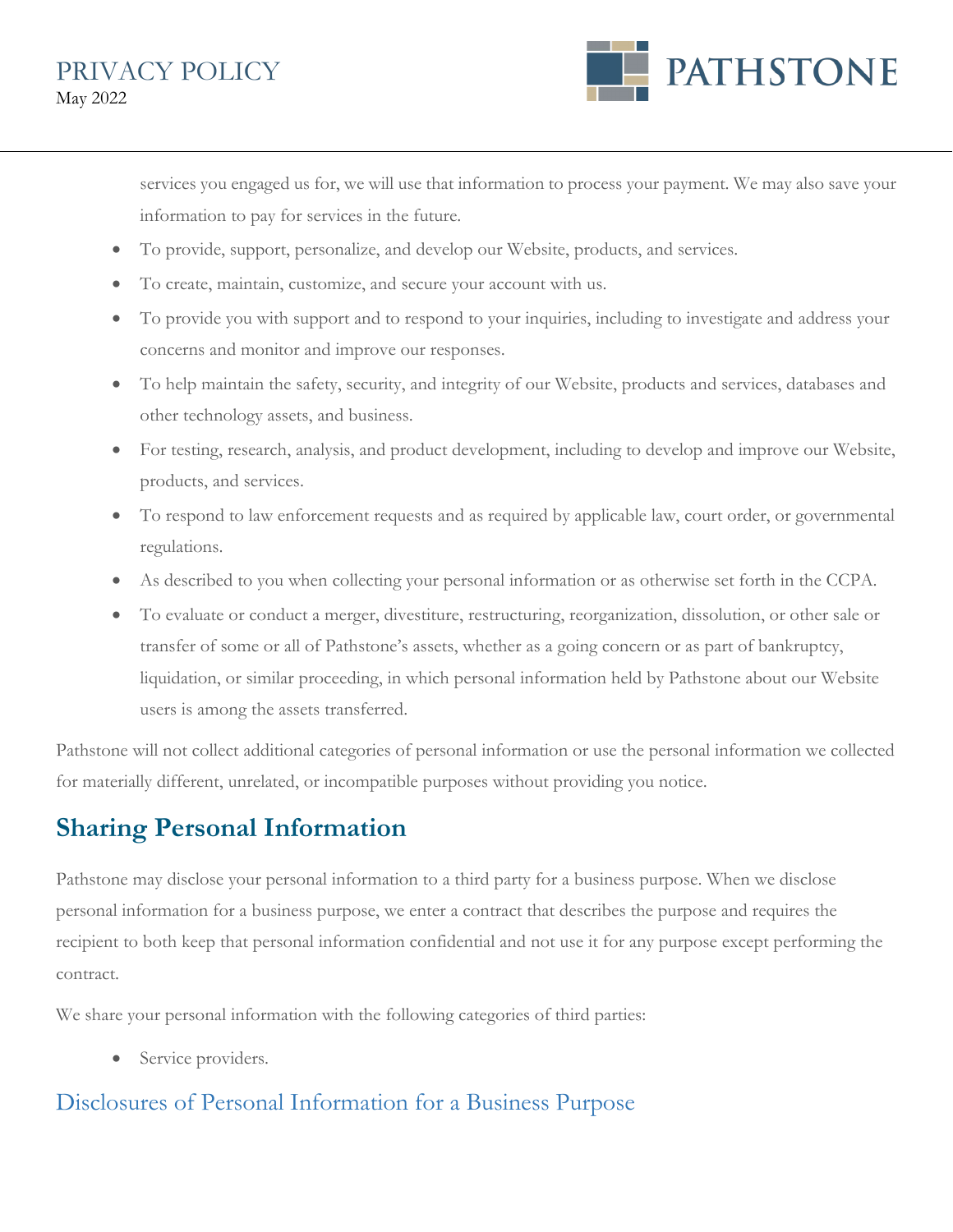

In the preceding twelve (12) months, Pathstone has disclosed the following personal information for a business purpose

[Category A: Identifiers.]

[Category B: California Customer Records personal information categories.]

[Category D: Commercial Information.]

[Category F: Internet or other similar network activity.]

[Category G: Geolocation data.]

[Category I: Professional or employment-related information.]

We disclose your personal information for a business purpose to the following categories of third parties:

Service providers.

#### Sales of Personal Information

In the preceding twelve (12) months, Pathstone has not sold personal information.

# **Your Rights and Choices**

The CCPA provides consumers (California residents) with specific rights regarding their personal information. This section describes your CCPA rights and explains how to exercise those rights.

## Access to Specific Information and Data Portability Rights

You have the right to request that Pathstone disclose certain information to you about our collection and use of your personal information over the past 12 months. Once we receive and confirm your verifiable consumer request (see Exercising Access, Data Portability, and Deletion Rights), we will disclose to you:

- The categories of personal information we collected about you.
- The categories of sources for the personal information we collected about you.
- Our business or commercial purpose for collecting or selling that personal information.
- The categories of third parties with whom we share that personal information.
- The specific pieces of personal information we collected about you (also called a data portability request).
- If we sold or disclosed your personal information for a business purpose, two separate lists disclosing: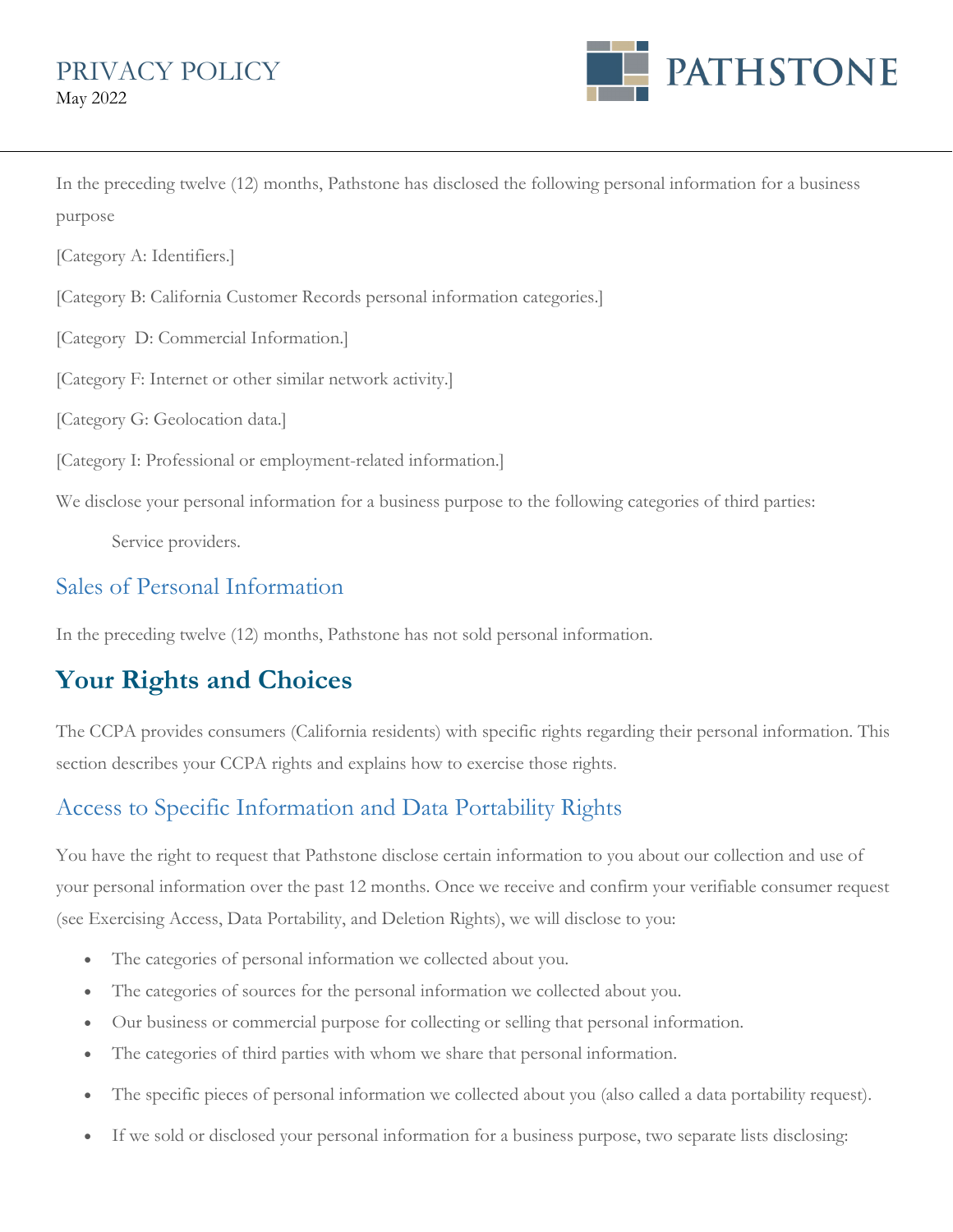

- Sales, identifying the personal information categories that each category of recipient purchased; and
- Disclosures for a business purpose, identifying the personal information categories that each category of recipient obtained.

#### Deletion Request Rights

You have the right to request that Pathstone delete any of your personal information that we collected from you and retained, subject to certain exceptions. Once we receive and confirm your verifiable consumer request (see Exercising Access, Data Portability, and Deletion Rights), we will delete (and direct our service providers to delete) your personal information from our records, unless an exception applies.

We may deny your deletion request if retaining the information is necessary for us or our service provider(s) to:

- 1. Complete the transaction for which we collected the personal information, provide a good or service that you requested, take actions reasonably anticipated within the context of our ongoing business relationship with you, or otherwise perform our contract with you.
- 2. Detect security incidents, protect against malicious, deceptive, fraudulent, or illegal activity, or prosecute those responsible for such activities.
- 3. Debug products to identify and repair errors that impair existing intended functionality.
- 4. Exercise free speech, ensure the right of another consumer to exercise their free speech rights, or exercise another right provided for by law.
- 5. Comply with the California Electronic Communications Privacy Act (Cal. Penal Code § 1546 *et. seq.*).
- 6. Engage in public or peer-reviewed scientific, historical, or statistical research in the public interest that adheres to all other applicable ethics and privacy laws, when the information's deletion may likely render impossible or seriously impair the research's achievement, if you previously provided informed consent.
- 7. Enable solely internal uses that are reasonably aligned with consumer expectations based on your relationship with us.
- 8. Comply with a legal obligation.
- 9. Make other internal and lawful uses of that information that are compatible with the context in which you provided it.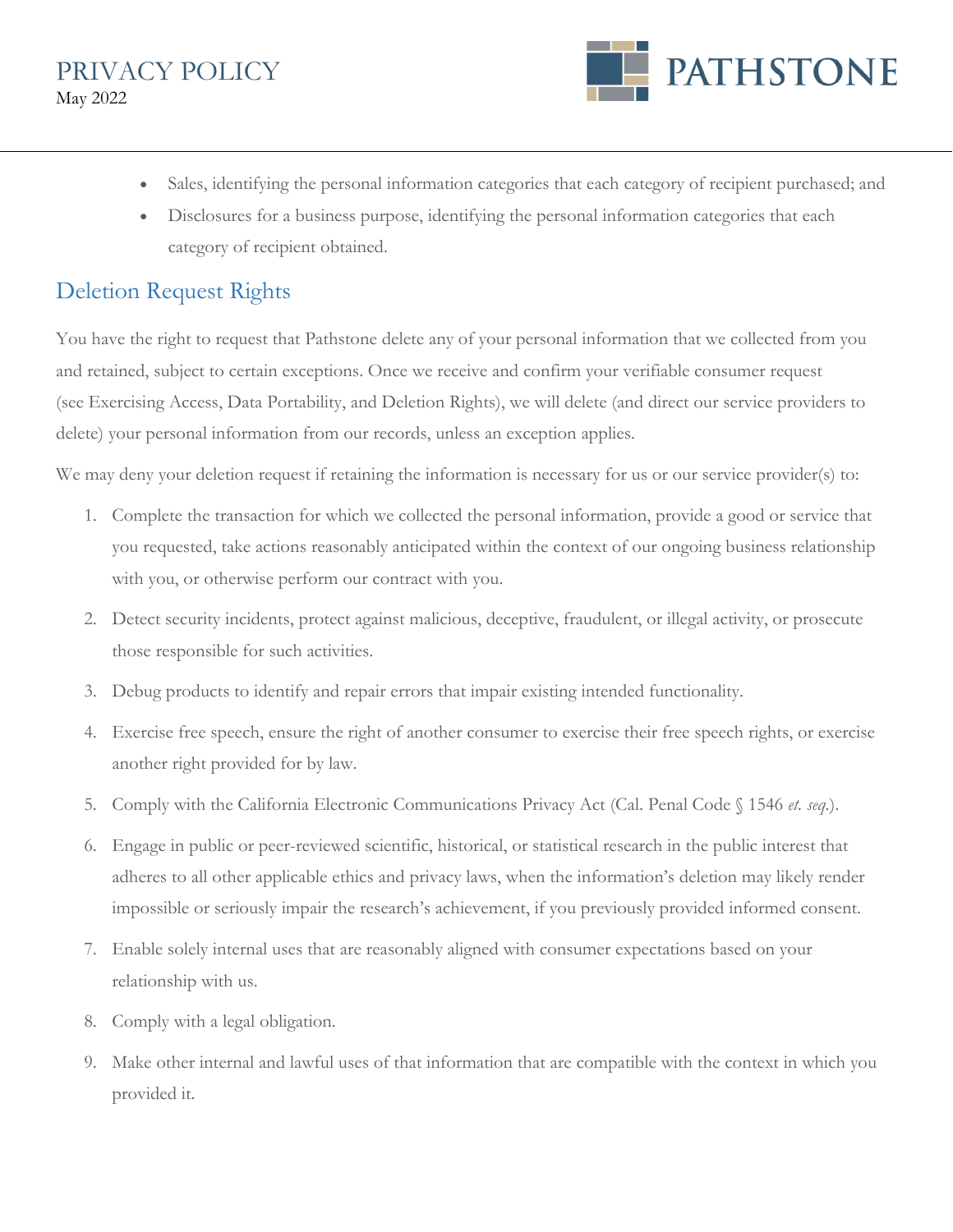

### Exercising Access, Data Portability, and Deletion Rights

To exercise the access, data portability, and deletion rights described above, please submit a verifiable consumer request to:

Data Protection Management Team, Pathstone, 10 Sterling Blvd, Suite 402, Englewood , NJ 07631.

Or you may e-mail us at: [data.protection@pathstone.com](mailto:data.protection@pathstone.com)

Only you, or a person registered with the California Secretary of State that you authorize to act on your behalf, may make a verifiable consumer request related to your personal information. You may also make a verifiable consumer request on behalf of your minor child.

You may only make a verifiable consumer request for access or data portability twice within a 12-month period. The verifiable consumer request must:

- Provide sufficient information that allows us to reasonably verify you are the person about whom we collected personal information or an authorized representative.
- Describe your request with sufficient detail that allows us to properly understand, evaluate, and respond to it.

We cannot respond to your request or provide you with personal information if we cannot verify your identity or authority to make the request and confirm the personal information relates to you. We will only use personal information provided in a verifiable consumer request to verify the requestor's identity or authority to make the request.

#### Response Timing and Format

We endeavor to respond to a verifiable consumer request within forty-five (45) days of its receipt. If we require more time (up to 90 days), we will inform you of the reason and extension period in writing.

Any disclosures we provide will only cover the 12-month period preceding the verifiable consumer request's receipt. The response we provide will also explain the reasons we cannot comply with a request, if applicable. For data portability requests, we will select a format to provide your personal information that is readily useable and should allow you to transmit the information from one entity to another entity without hindrance.

We do not charge a fee to process or respond to your verifiable consumer request unless it is excessive, repetitive, or manifestly unfounded. If we determine that the request warrants a fee, we will tell you why we made that decision and provide you with a cost estimate before completing your request.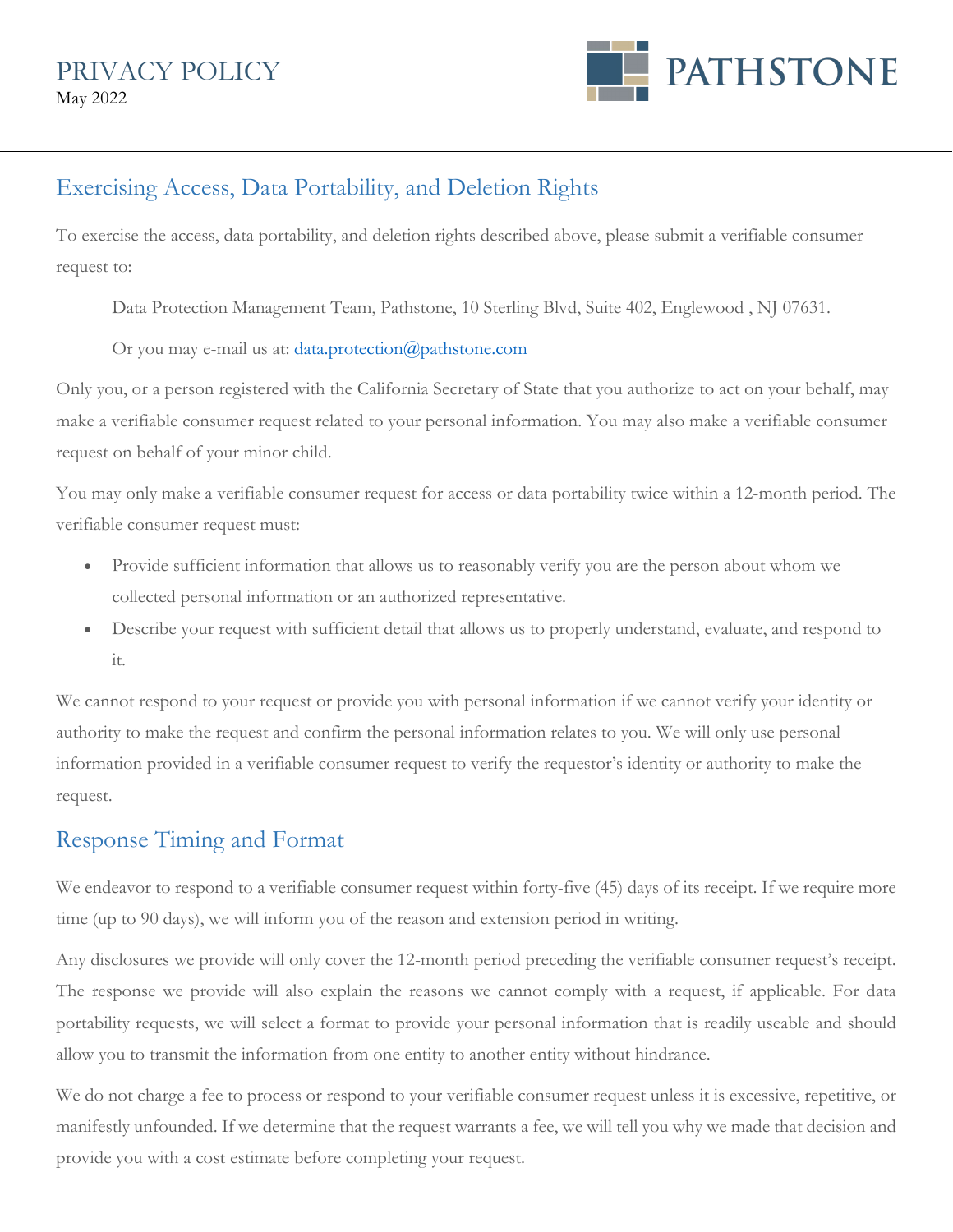

You can control your personal data that Pathstone has obtained, and exercise your data protection rights, by contacting us or using various tools we provide. How you can access or control your personal data will also depend on which products you use.

Not all personal data processed by Pathstone can be accessed or controlled. If you want to access or control personal data processed by Pathstone that is not available directly through the Pathstone products you use, you can always contact us at [data.protection@pathstone.com](mailto:data.protection@pathstone.com)

# **Non-Discrimination**

We will not discriminate against you for exercising any of your CCPA rights. Unless permitted by the CCPA, we will not:

- Deny you goods or services.
- Charge you different prices or rates for goods or services, including through granting discounts or other benefits, or imposing penalties.
- Provide you a different level or quality of goods or services.
- Suggest that you may receive a different price or rate for goods or services or a different level or quality of goods or services.

However, we may offer you certain financial incentives permitted by the CCPA that can result in different prices, rates, or quality levels. Any CCPA-permitted financial incentive we offer will reasonably relate to your personal information's value and contain written terms that describe the program's material aspects. Participation in a financial incentive program requires your prior opt in consent, which you may revoke at any time.

# **Other California Privacy Rights**

California's "Shine the Light" law (Civil Code Section § 1798.83) permits users of our Website that are California residents to request certain information regarding our disclosure of personal information to third parties for their direct marketing purposes. To make such a request, please contact us at:

Pathstone, Attention: Data Management Team, 10 Sterling Blvd, Suite 402, Englewood , NJ 07631

Or you may e-mail us at: *data.protection@pathstone.com* 

# **Changes to Our Privacy Notice**